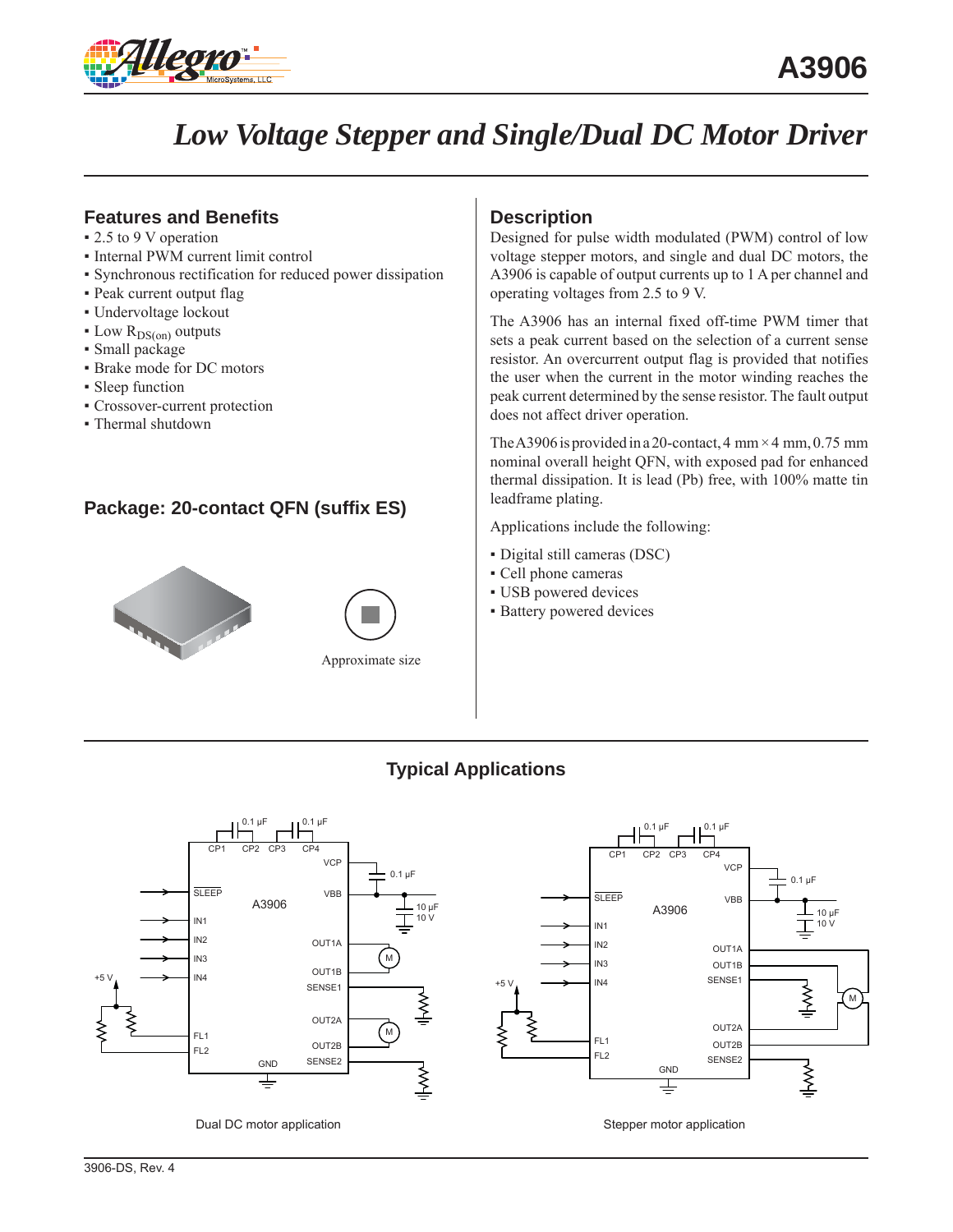#### **Selection Guide**

| ______________          |                            |                                     |
|-------------------------|----------------------------|-------------------------------------|
| <b>Part Number</b>      |                            | Package                             |
| TR-1<br>$\sim$ 3906SEST | 1500 pieces per 7-in. reel | 20-pin QFN with exposed thermal pad |

#### **Absolute Maximum Ratings**

| <b>Characteristic</b>        | Symbol                         | <b>Notes</b>                                                                       | Rating         | <b>Units</b>  |             |
|------------------------------|--------------------------------|------------------------------------------------------------------------------------|----------------|---------------|-------------|
| Load Supply Voltage          | $V_{BB}$                       |                                                                                    |                | 9.6           | V           |
| Logic Input Voltage Range    | $V_{IN}$                       |                                                                                    |                | $-0.3$ to $7$ | V           |
| Sense Voltage                |                                | Continuous                                                                         | 0.5            | V             |             |
|                              | $\mathsf{V}_{\mathsf{SENSEx}}$ | Pulsed, $t_w$ < 1 µs                                                               |                | V             |             |
| <b>Output Current</b>        | $I_{OUT}$                      | May be limited by duty cycle, ambient                                              | Continuous     |               | A           |
|                              |                                | temperature, and heat sinking. Under                                               | Peak, DC < 30% | 1.5           | A           |
| Output Current in Paralleled |                                | any set of conditions, do not exceed<br>the specified current rating or a junction | Continuous     | 2             | A           |
| Operation                    | $I_{OUT(par)}$                 | temperature of 150°C.                                                              | Peak, DC < 30% | 2.5           | A           |
| Operating Temperature Range  | T <sub>A</sub>                 | Range S                                                                            |                | $-20$ to 85   | $^{\circ}C$ |
| Junction Temperature         | J(max)                         |                                                                                    |                | 150           | $^{\circ}C$ |
| Storage Temperature Range    | $\mathsf{T}_{\mathsf{stg}}$    |                                                                                    |                | $-40$ to 150  | $^{\circ}C$ |

#### **Thermal Characteristics** may require derating at maximum conditions, see application information

| <b>Characteristic</b>      | Svmbol          | <b>Test Conditions*</b>             | Value         | Units l |
|----------------------------|-----------------|-------------------------------------|---------------|---------|
| Package Thermal Resistance | $R_{\theta JA}$ | 4-laver PCB based on JEDEC standard | $\sim$<br>، ب | OCMM    |

\*Additional thermal information available on the Allegro website.

#### **Terminal List Table**

#### PAD  $(15$  $(14)$  $(13)$  $\overline{12}$  $\overline{11}$ 1 2 3 4 5 의 'u' | w' | 이 | 이 20 의 은 는 은 e<br>C<br>C<br>C<br>C<br>C<br>C<br>C<br>C<br>C IN3  $\frac{3}{4}$ FL1 FL2 OUT2A SENSE1 OUT1B VBB OUT2B SENSE2 CP2 GND SLEEP IN1 IN2 **Pin-out Diagram**

| <b>Number</b>   | <b>Name</b>     | <b>Function</b>                              |
|-----------------|-----------------|----------------------------------------------|
| 1               | CP <sub>2</sub> | Charge pump capacitor terminal 2             |
| $\overline{2}$  | <b>GND</b>      | Ground                                       |
| $\overline{3}$  | <b>SLEEP</b>    | Sleep logic input, active low                |
| $\overline{4}$  | IN <sub>1</sub> | Control input                                |
| 5               | IN <sub>2</sub> | Control input                                |
| 6               | IN3             | Control input                                |
| 7               | IN4             | Control input                                |
| 8               | FL <sub>1</sub> | Current limit flag, bridge 1                 |
| 9               | FL <sub>2</sub> | Current limit flag bridge 2                  |
| 10              | OUT2A           | DMOS full-bridge 2, output A                 |
| 11              | SENSE2          | Current sense resistor terminal, bridge 2    |
| 12              | OUT2B           | DMOS full-bridge 2, output B                 |
| 13              | <b>VBB</b>      | Supply Voltage                               |
| 14              | OUT1B           | DMOS full-bridge 1, output B                 |
| 15              | SENSE1          | Current sense resistor terminal, bridge 1    |
| $\overline{16}$ | OUT1A           | DMOS full-bridge 1, output A                 |
| 17              | <b>VCP</b>      | Reservoir capacitor terminal                 |
| 18              | CP <sub>3</sub> | Charge pump capacitor terminal 3             |
| $\overline{19}$ | CP <sub>1</sub> | Charge pump capacitor terminal 1             |
| 20              | CP4             | Charge pump capacitor terminal 4             |
| —               | <b>PAD</b>      | Exposed pad for enhanced thermal performance |
|                 |                 |                                              |

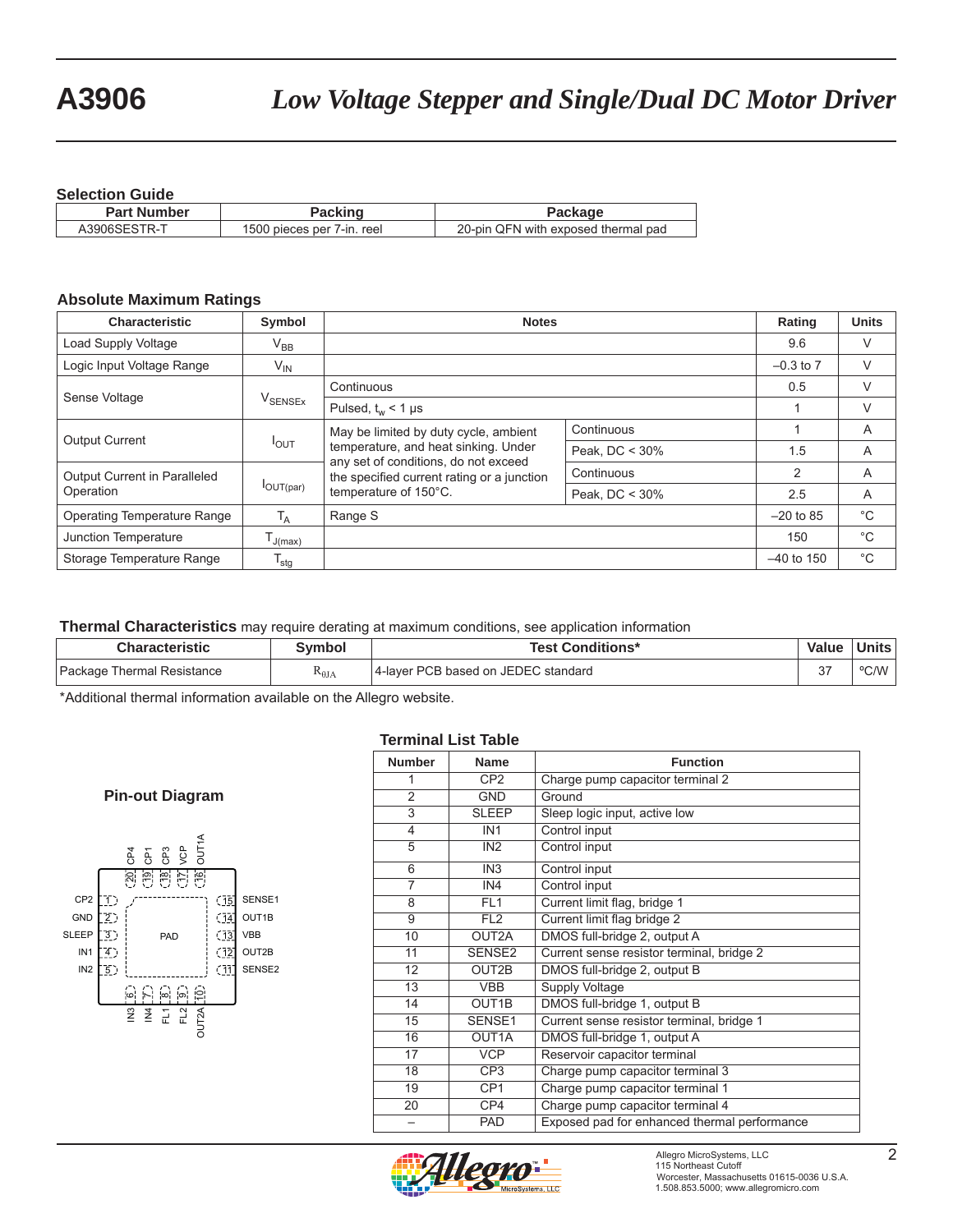## **Functional Block Diagram**



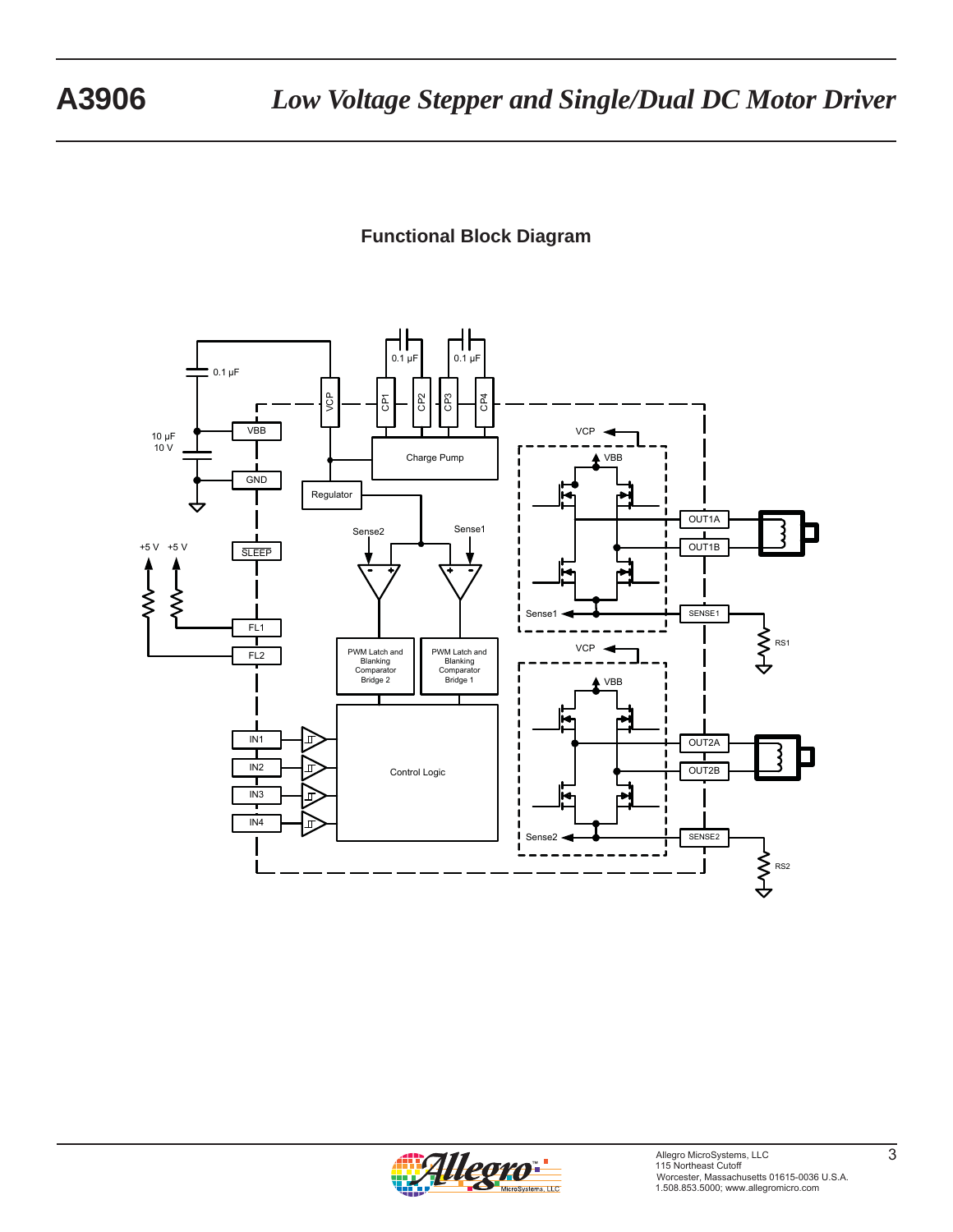## **ELECTRICAL CHARACTERISTICS<sup>1,2</sup> valid at T<sub>A</sub> = 25°C and V<sub>BB</sub> = 2.5 to 9 V, unless otherwise noted**

| <b>Characteristics</b>              | <b>Symbol</b>               | <b>Test Conditions</b>                                                                 | Min.                     | Typ.                     | Max.                     | <b>Units</b> |
|-------------------------------------|-----------------------------|----------------------------------------------------------------------------------------|--------------------------|--------------------------|--------------------------|--------------|
| <b>Operating Voltage Range</b>      | $V_{BB}$                    |                                                                                        | 2.5                      |                          | 9                        | $\vee$       |
|                                     |                             | $I_{\text{OUT}}$ = 0 mA, PWM = 50 kHz, Duty Cycle = 50%                                | $\overline{\phantom{0}}$ | 5                        |                          | mA           |
| <b>VBB Supply Current</b>           | $I_{BB}$                    | $I_{\text{OUT}}$ = 0 mA, outputs disabled, $V_{\text{BB}}$ = 9.6 V                     | $\qquad \qquad -$        | 3                        |                          | mA           |
|                                     |                             | Sleep mode, $V_{IN}$ < 0.4 V                                                           | $\qquad \qquad -$        | 150                      | 500                      | nA           |
|                                     |                             | Source driver, $I_{\text{OUT}}$ = 400 mA, $V_{\text{BB}}$ = 3 V, T <sub>J</sub> = 25°C | $\qquad \qquad -$        | 0.52                     | 0.60                     | Ω            |
| <b>Output Resistance</b>            |                             | Source driver, $I_{\text{OUT}}$ = 400 mA, $V_{\text{BB}}$ = 3 V, T <sub>J</sub> = 85°C | $\qquad \qquad -$        | 0.78                     |                          | Ω            |
|                                     | $R_{DS(on)}$                | Sink driver, $I_{OUT}$ = 400 mA, $V_{BB}$ = 3 V, T <sub>J</sub> = 25°C                 | $\qquad \qquad -$        | 0.62                     | 0.74                     | Ω            |
|                                     |                             | Sink driver, $I_{\text{OUT}}$ = 400 mA, $V_{\text{BB}}$ = 3 V, T <sub>J</sub> =85°C    | $\qquad \qquad -$        | 0.93                     | $\overline{\phantom{0}}$ | Ω            |
| <b>Current Trip Sense Voltage</b>   | <b>V</b> SENSE              | FLx falling edge                                                                       | 160                      | 200                      | 240                      | mV           |
| Clamp Diode Voltage                 | $V_f$                       | $I = 400$ mA                                                                           | $\overline{\phantom{0}}$ |                          | $\mathbf{1}$             | V            |
| Output Leakage Current              | $I_{DSS}$                   | Outputs, $V_{OUT} = 9 V$                                                               | $-20$                    | $\overline{\phantom{0}}$ | 20                       | μA           |
| <b>Control Logic</b>                |                             |                                                                                        |                          |                          |                          |              |
| Logic Input Voltage                 | $V_{IN(1)}$                 |                                                                                        | 2.0                      | $\overline{\phantom{0}}$ | 5.5                      | $\vee$       |
|                                     | $V_{IN(0)}$                 |                                                                                        | $\overline{\phantom{0}}$ | $\overline{\phantom{0}}$ | 0.8                      | $\vee$       |
| Logic Input Current                 | $I_{IN(1)}$                 | $V_{IN}$ = 5.5 V                                                                       | $\overline{\phantom{0}}$ | 100                      | 500                      | nA           |
|                                     | $I_{IN(0)}$                 | $V_{IN} = 0.8 V$                                                                       | $\qquad \qquad -$        | $-100$                   | $-500$                   | nA           |
| Input Hysteresis                    | V <sub>INhys</sub>          |                                                                                        | $\overline{\phantom{m}}$ | 150                      | $\overline{\phantom{0}}$ | mV           |
| SLEEP Input                         | $V_{SLEEP(0)}$              |                                                                                        | $\qquad \qquad -$        |                          | 0.4                      | V            |
|                                     | $V_{SLEEP(1)}$              |                                                                                        | 2                        |                          |                          | $\vee$       |
| Fault Output                        | $V_{FLX}$                   | Flag asserted, $I_{FLx} = 1$ mA                                                        | $\qquad \qquad -$        | $\qquad \qquad -$        | 200                      | mV           |
| Fault Output Leakage Current        | $I_{FLX}$                   | $V_{FLx} = 5 V$                                                                        | $\qquad \qquad -$        | $\overline{\phantom{0}}$ | $\mathbf{1}$             | μA           |
| Fault Output Timer                  | $t_{FLx}$                   | Reset of PWM latch                                                                     | $\qquad \qquad -$        | 300                      |                          | μs           |
| <b>Blank Time</b>                   | t <sub>BLANK</sub>          |                                                                                        | 2.1                      | 3                        | 3.9                      | μs           |
| Fixed Off-Time                      | $t_{\text{OFF}}$            |                                                                                        | $\qquad \qquad -$        | 30                       | $\overline{\phantom{m}}$ | μs           |
| Propagation Delay Time              | $t_{pd(on)}$                | Input high to source on, input low to source off                                       | 100                      | 235                      | 350                      | ns           |
|                                     | $t_{\text{pd}(\text{off})}$ | Input low to sink off, input high to sink on                                           | 50                       | 100                      | 200                      | ns           |
| <b>Protection Circuitry</b>         |                             |                                                                                        |                          |                          |                          |              |
| <b>Crossover Delay</b>              | $t_{\text{COD}}$            |                                                                                        | 200                      | 425                      | 650                      | ns           |
| VBB Undervoltage Lockout Threshold  | $V_{BBUVLO}$                | $V_{BB}$ rising                                                                        | 2.2                      | 2.31                     | 2.45                     | V            |
| VBB Undervoltage Lockout Hysteresis | VBBUVHYS                    |                                                                                        | 200                      | 300                      | 400                      | mV           |
| Thermal Shutdown Temperature        | $T_{\text{JTSD}}$           |                                                                                        |                          | 165                      |                          | $^{\circ}$ C |
| Thermal Shutdown Hysteresis         | T <sub>JTSDHYS</sub>        |                                                                                        | $\qquad \qquad -$        | 15                       | $\overline{\phantom{0}}$ | $^{\circ}$ C |

1For input and output current specifications, negative current is defined as coming out of (sourcing) the specified device pin.

2Specifications over the operating temperature range are assured by design and characterization.

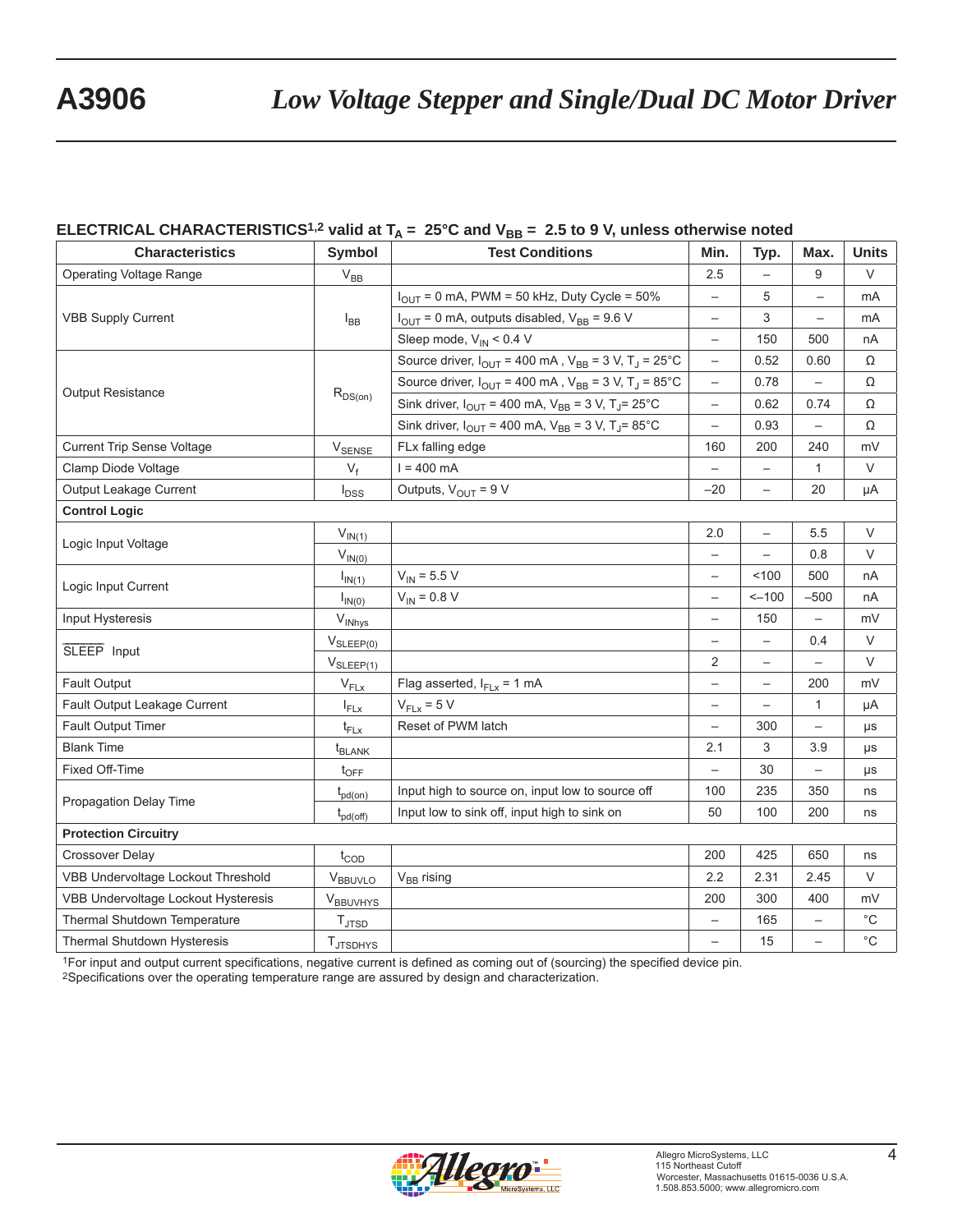

NOTE: Timer resets after each reset of the PWM latch.

## Control Logic

#### **DC Motor Operation**

| IN <sub>1</sub> | IN <sub>2</sub> | IN <sub>3</sub> | IN4 |      | OUT1A   OUT1B   OUT2A |      | OUT2B | <b>Function</b> |
|-----------------|-----------------|-----------------|-----|------|-----------------------|------|-------|-----------------|
| 0               |                 |                 |     | Off  | Off                   | Off  | Off   | <b>Disabled</b> |
|                 |                 |                 |     | High | Low                   | High | Low   | Forward         |
| 0               |                 |                 |     | Low  | High                  | Low  | High  | Reverse         |
|                 |                 |                 |     | Low  | Low                   | Low  | Low   | <b>Brake</b>    |

#### **Stepper Motor Operation**

| IN <sub>1</sub> | IN <sub>2</sub> | IN <sub>3</sub> | IN4         | OUT1A | OUT <sub>1</sub> B | OUT2A | OUT2B | <b>Function</b> |                      |
|-----------------|-----------------|-----------------|-------------|-------|--------------------|-------|-------|-----------------|----------------------|
| $\Omega$        | $\mathbf 0$     | $\mathbf 0$     | $\mathbf 0$ | Off   | Off                | Off   | Off   | <b>Disabled</b> | <b>Disabled</b>      |
|                 | 0               |                 | 0           | High  | Low                | High  | Low   | Full Step 1     | $\frac{1}{2}$ Step 1 |
| 0               | $\Omega$        |                 | 0           | Off   | Off                | High  | Low   |                 | $\frac{1}{2}$ Step 2 |
| $\mathbf{0}$    |                 |                 | $\Omega$    | Low   | High               | High  | Low   | Full Step 2     | $\frac{1}{2}$ Step 3 |
| $\Omega$        |                 | 0               | 0           | Low   | High               | Off   | Off   |                 | $\frac{1}{2}$ Step 4 |
| 0               |                 | 0               |             | Low   | High               | Low   | High  | Full Step 3     | $\frac{1}{2}$ Step 5 |
| $\Omega$        | $\Omega$        | $\mathbf 0$     |             | Off   | Off                | Low   | High  |                 | $\frac{1}{2}$ Step 6 |
|                 | $\Omega$        | 0               |             | High  | Low                | Low   | High  | Full Step 4     | $\frac{1}{2}$ Step 7 |
|                 | 0               | 0               | 0           | High  | Low                | Off   | Off   |                 | $\frac{1}{2}$ Step 8 |

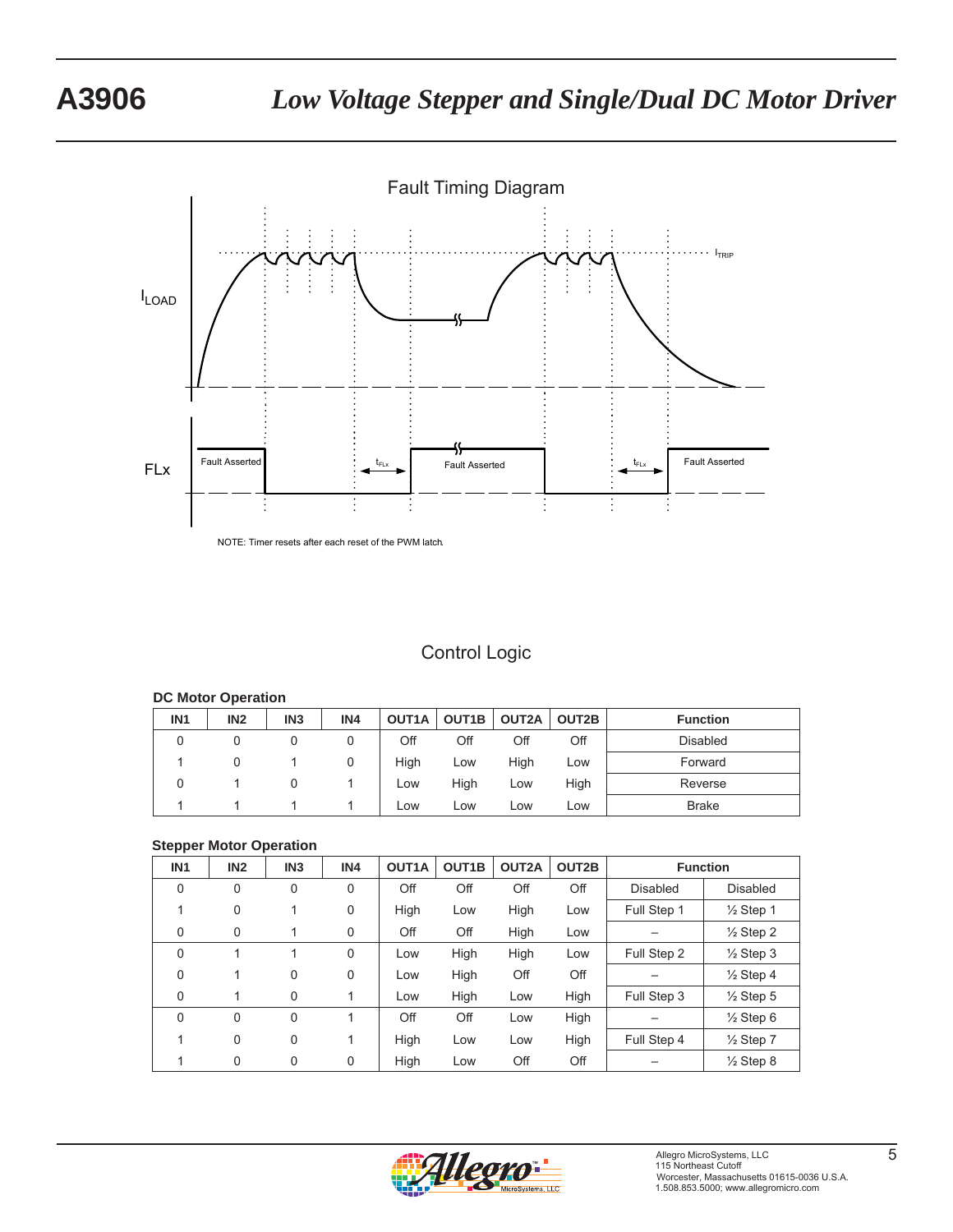## Functional Description

**Device Operation** The A3906 is a dual full-bridge low voltage motor driver capable of operating one stepper motor, two DC motors, or one high current DC motor. MOSFET output stages substantially reduce the voltage drop and the power dissipation of the outputs of the A3906, compared to typical drivers with bipolar transistors.

Output current can be regulated by pulse width modulating (PWM) the inputs. In addition supporting external PWM of the driver, the A3906 limits the peak current by internally PWMing the source driver when the current in the winding exceeds the peak current, which is determined by a sense resistor. A fault output notifies the user that peak current was reached. If internal current limiting is not needed, the sense pin should be shorted to ground.

Internal circuit protection includes thermal shutdown with hysteresis, undervoltage lockout, internal clamp diodes, and crossover current protection.

The A3906 is designed for portable applications, providing a power-off low current sleep mode and an operating voltage of 2.5 to 9 V.

**External PWM** Output current regulation can be achieved by pulse width modulating the inputs. Slow decay mode is selected by holding one input high while PWMing the other input. Holding one input low and PWMing the other input results in fast decay. Refer to the Applications Information section for further information.

**Blanking** This function blanks the output of the current sense comparator when the outputs are switched. The comparator output is blanked to prevent false overcurrent detections due to reverse recovery currents of the clamp diodes or to switching transients related to the capacitance of the load. The blank time,  $t_{BLANK}$ , is approximately 3 μs.

**Sleep Mode** An active-low control input used to minimize power consumption when the A3906 is not in use. This disables much of the internal circuitry including the output drivers, internal regulator, and charge pump. A logic high allows normal operation. When coming out of sleep mode, wait 1.5 ms before issuing a command, to allow the internal regulator and charge pump to stabilize.

**Enable** When all logic inputs are pulled to logic low, the outputs of the bridges are disabled. The charge pump and internal circuitry continue to run when the outputs are disabled.

**Charge Pump** (CP1, CP2, CP3, and CP4) When supply voltages are lower than 3.5 V, the two-stage charge pump triples the input voltage to a maximum of 7 V above the supply. The charge pump is used to create a supply voltage greater than  $V_{BB}$ , to drive the source-side DMOS gates. For pumping purposes, a 0.1 μF ceramic capacitor should be connected between CP1 and CP2, and between CP3 and CP4. A 0.1 uF ceramic capacitor is required between VCP and VBB, to act as a reservoir to operate the highside DMOS devices.

**Thermal Shutdown** The A3906 will disable the outputs if the junction temperature reaches 165°C. When the junction temperature drops 15°C, the outputs will be enabled.

**Brake Mode** When driving DC motors, the A3906 goes into brake mode (turns on both sink drivers) when both of its inputs are high (IN1 and IN2, or IN3 and IN4). There is no protection during braking, so care must be taken to ensure that the peak current during braking does not exceed the absolute maximum current.

**Internal PWM Current Control** Each full-bridge is controlled by a fixed off-time PWM current control circuit that limits the load current to a desired value,  $I_{TRIP}$ . Initially, a diagonal pair of source and sink DMOS outputs are enabled and current flows through the motor winding and the current sense resistor, RSx. When the voltage across RSx equals the internal reference voltage, the current sense comparator resets the PWM latch, which turns off the source driver.

The maximum value of current limiting,  $I_{TRIP}(max)$ , is set by the selection of the sense resistor, RSx, and is approximated by a transconductance function:

$$
I_{\text{TRIP}}(\text{max}) = 0.2 / R_{\text{S}}.
$$

It is critical to ensure the maximum rating on SENSEx pins (0.5 V) is not exceeded.

**Synchronous Rectification** When a PWM off-cycle is triggered by an internal fixed off-time cycle, load current recirculates in slow decay SR mode. During slow decay, current recirculates through the sink-side FET and the sink-side body diode. The SR feature enables the sink-side FET, effectively shorting out the body diode. The sink driver is not enabled until the source driver is turned off and the crossover delay has expired. This feature helps lower the voltage drop during current recirculation, lowering power dissipation in the bridge.

**Overcurrent Output Flag** When the peak current (set by the external resistor) is reached, the fault pin, FLx, is pulled low. When a reset of the PWM latch occurs, the fault timer begins. At each PWM latch reset, the timer is reset to zero. After approximately 300 μs, if no peak current event was triggered, the timer expires and the fault is released. This ensures that during PWM current limiting, the fault pin remains in a fault state.

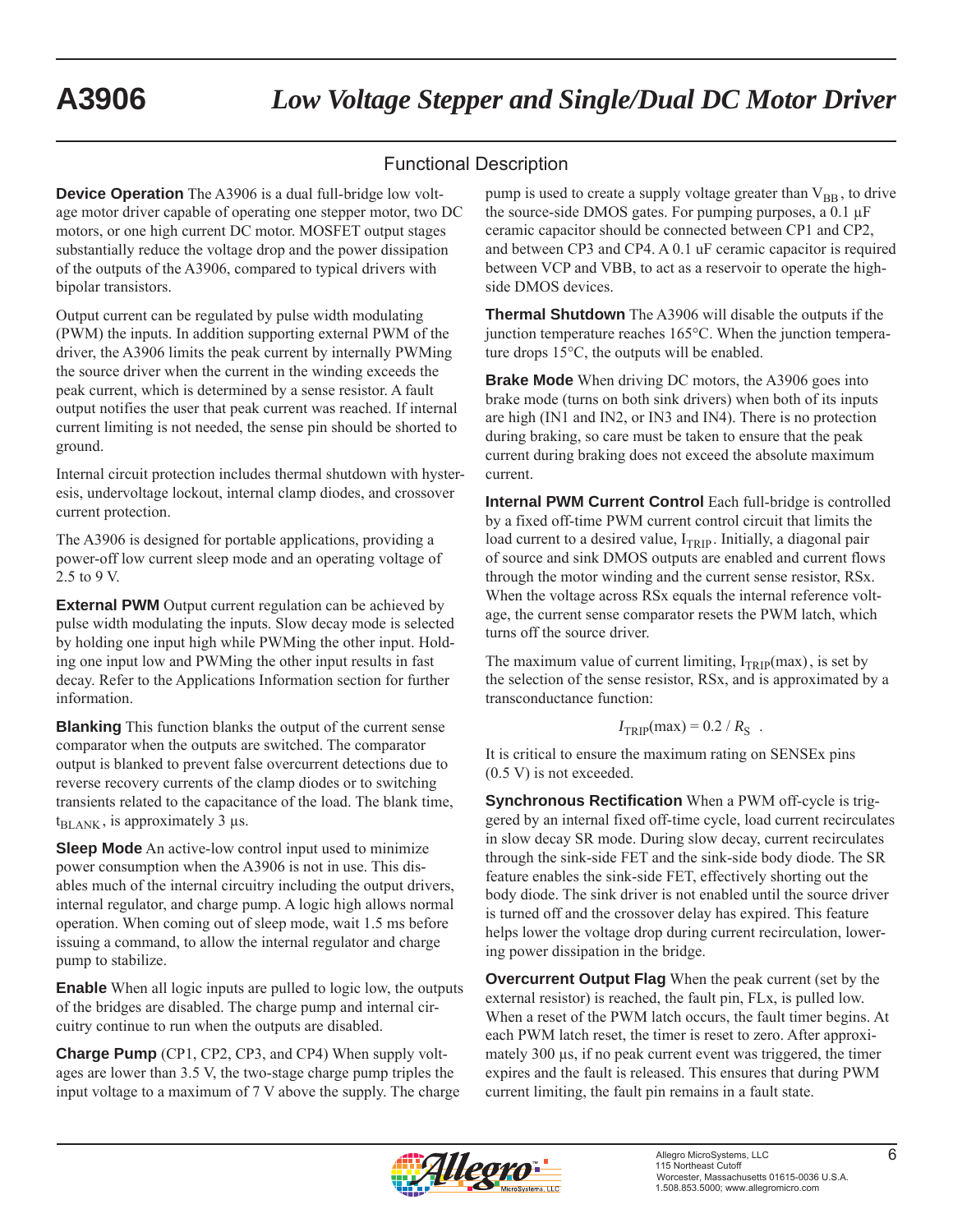## **Applications Information**

**External PWM** If external PWM is used, the internal current control can either be disabled by shorting the SENSEx pin to ground, or it can be used to limit the peak current to a value under the stall current to prevent motor heating. External PWM IN1 control is shown in the upper figure.

**Stepper Motor Control** The A3906 also can be used to control a bipolar stepper motor. The control logic for stepper motor control is shown in the lower figure. The driver is capable of operating in full- and half-step modes.





Allegro MicroSystems, LLC<br>115 Northeast Cutoff Worcester, Massachusetts 01615-0036 U.S.A. 1.508.853.5000; www.allegromicro.com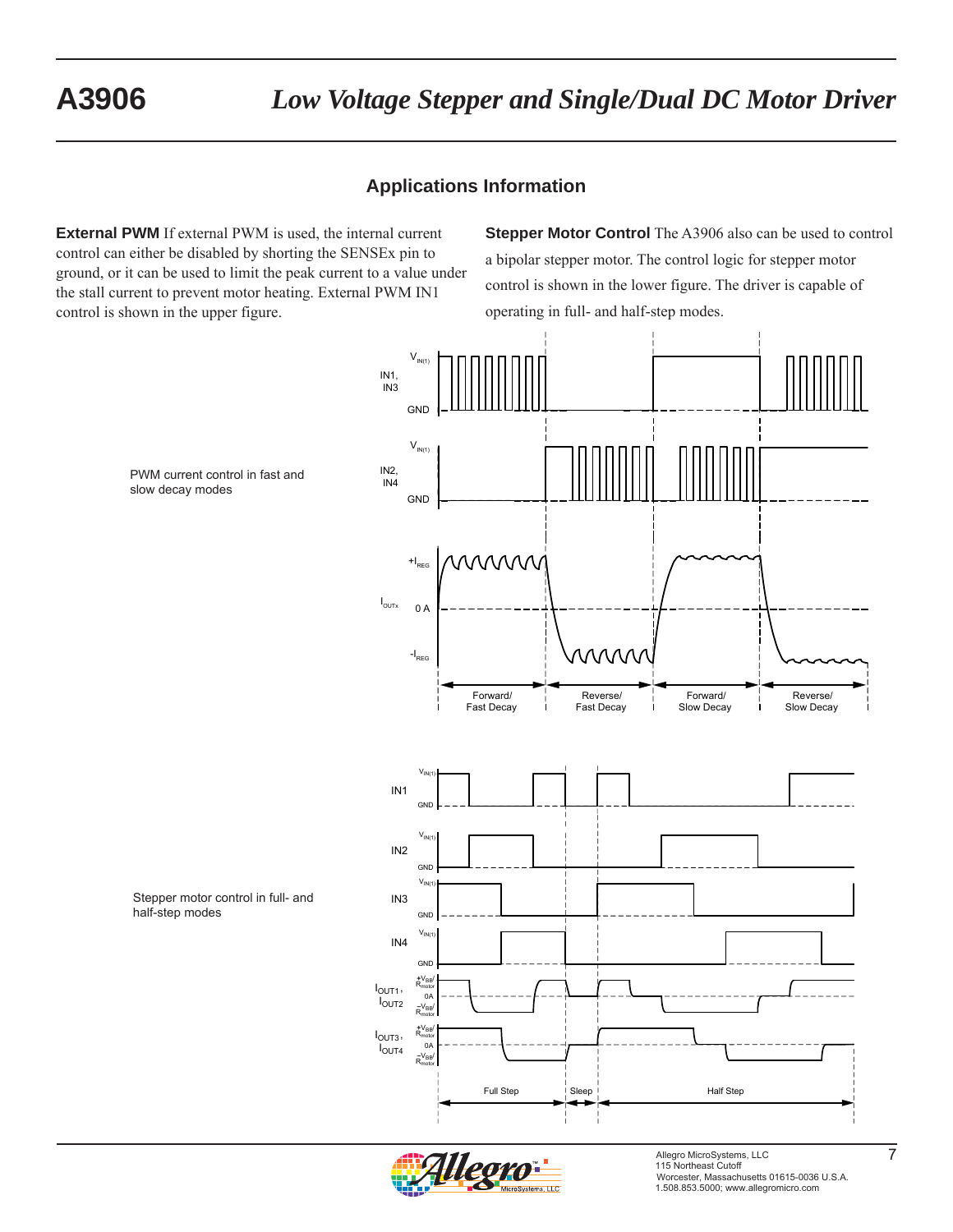**Parallel Operation** The A3906 can be paralleled for applications that require higher output currents. In paralleled mode the driver can source 2 A continuous. The A3906 has two completely independent bridges with separate overcurrent latches. This allows the device to supply two separate loads, and as a result, when paralleled it is imperative that the internal current control is disabled by shorting the sense pins to ground.

Because the overcurrent trip threshold is internally fixed at 0.2 V, the trace resistance must be kept small so the internal current latch is not triggered prematurely. With acceptable margin, the voltage drop across the trace resistance should be under 0.1 V. At a peak current of 2.5 A, the trace resistance should be kept below  $40 \text{ m}\Omega$  to prevent false tripping of the overcurrent latch.

Each bridge has some variation in propagation delay. During this time it is possible that one bridge will have to support the full

load current for a very short period of time. Propagation delays are characterized and guard banded to protect the driver from damage during these events.

**Layout** The printed circuit board should use a heavy groundplane. For optimum electrical and thermal performance, the A3906 must be soldered directly onto the board. On the underside of the A3906 package is an exposed pad, which provides a path for enhanced thermal dissipation. The thermal pad should be soldered directly to an exposed surface on the PCB. Thermal vias are used to transfer heat to other layers of the PCB.

**Grounding** In order to minimize the effects of ground bounce and offset issues, it is important to have a low impedance singlepoint ground, known as a *star ground*, located very close to the device. By making the connection between the exposed thermal pad and the ground plane directly under the A3906, that area



#### **DC Motor Operation (Parallel Bridge)**

| IN1/IN3 | <b>IN2/IN4</b> | OUT1A/2A   | OUT1B/2B | <b>Function</b> |
|---------|----------------|------------|----------|-----------------|
|         |                | <b>OFF</b> | OFF      | <b>Disabled</b> |
|         |                |            |          | <b>FOR</b>      |
|         |                |            |          | <b>REV</b>      |
|         |                |            |          | <b>BRAKE</b>    |

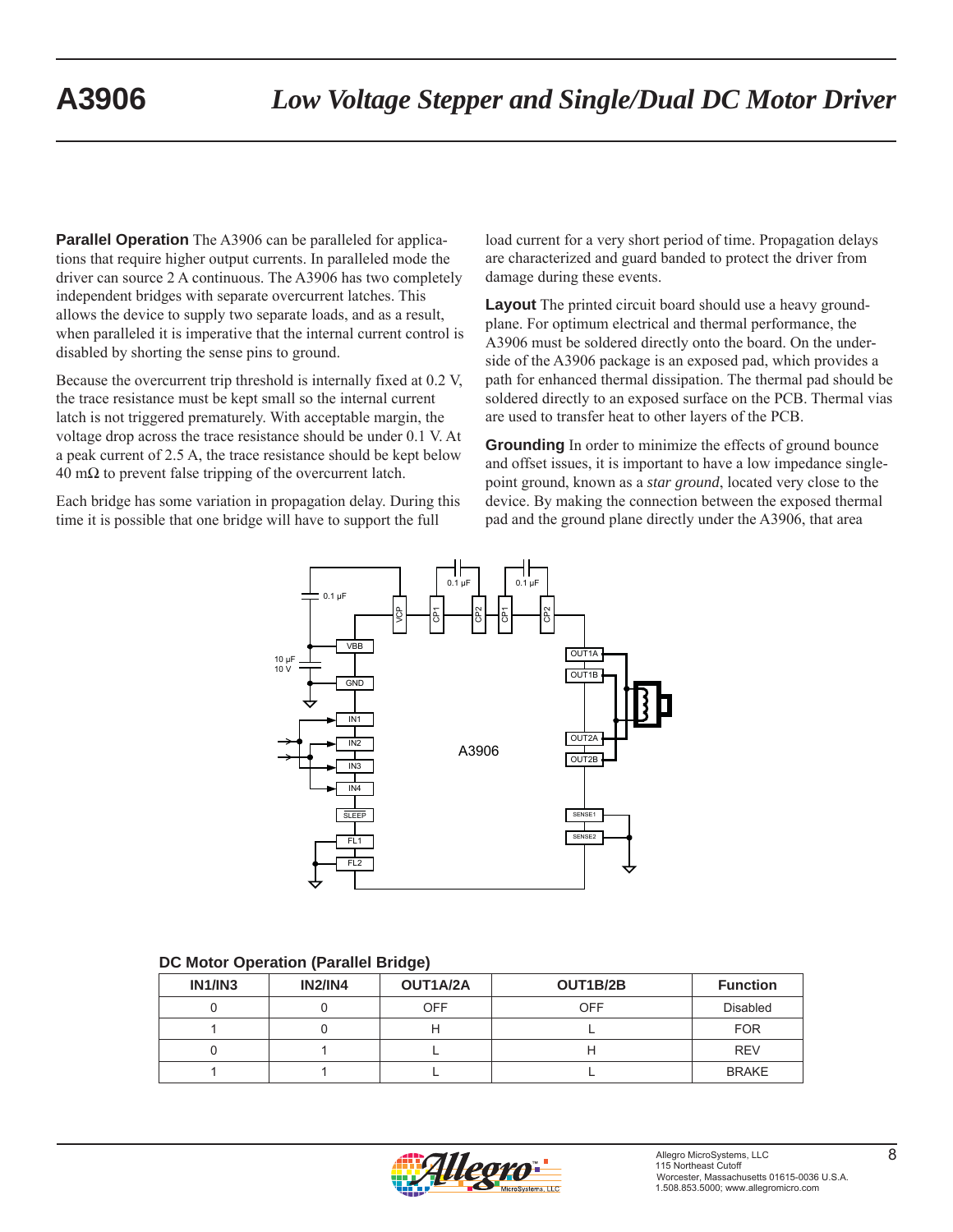becomes an ideal location for a star ground point. A low impedance ground will prevent ground bounce during high current operation and ensure that the supply voltage remains stable at the input terminal. The recommended PCB layout shown in the diagram below, illustrates how to create a star ground under the device, to serve both as low impedance ground point and thermal path.

The two input capacitors should be placed in parallel, and as close to the device supply pins as possible. The ceramic capacitor should be closer to the pins than the bulk capacitor. This is necessary because the ceramic capacitor will be responsible for delivering the high frequency current components.

**Sense Pins** The sense resistors, RS*x*, should have a very low impedance path to ground, because they must carry a large current while supporting very accurate voltage measurements by the current sense comparators. Long ground traces will cause additional voltage drops, adversely affecting the ability of the comparators to accurately measure the current in the windings. As shown in the layout below, the SENSE*x* pins have very short traces to the RS*x* resistors and very thick, low impedance traces directly to the star ground underneath the device. If possible, there should be no other components on the sense circuits.

Note: When selecting a value for the sense resistors, be sure not to exceed the maximum voltage on the SENSE*x* pins of ±500 mV.



## **PCB Layout**